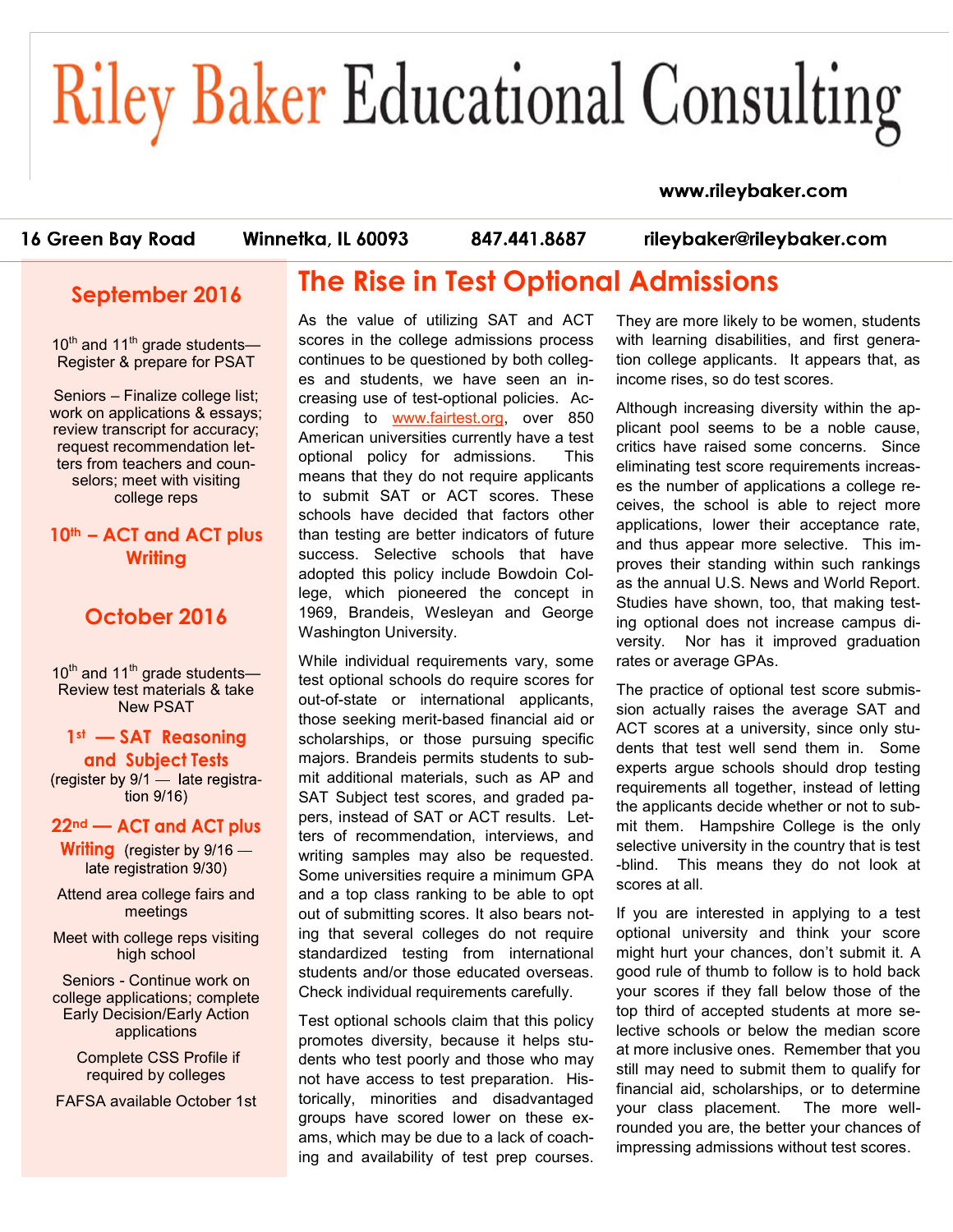## Riley Baker Educational Consulting

#### **Career Paths for English Majors**

- Teacher/Professor
- Journalist/News Reporter
- **Writer**
- **Editor**
- **Copywriter**
- **Salesperson**
- Social Media Manager
- Publisher
- Grant/Proposal Writer
- Creative Advertising Executive
- Corporate Blogger
- Public Relations Specialist
- Technical Writer
- Lobbyist
- **Speechwriter**
- Investor Relations Specialist
- Marketing Researcher
- Search Engine Marketing **Specialist**
- Librarian
- Lawyer
- Business Professional



## **Majoring in English**

One of the most exciting things about earning a degree in English is the flexibility it offers in terms of career options. English majors graduate with strong communication skills, which are important in any industry. Learning how to write well, create strong arguments, think analytically, conduct research, and work creatively are helpful skills no matter what job you choose.

Majoring in English no longer means a career as only a professional writer or a teacher. Thanks to the rise of electronic media, more job options exist online than ever before. A good example of these new opportunities is Search Engine Marketing. These marketers use web analytics to help companies market their projects and products via online advertising and search engine optimization (SEO). Digital copywriters create social media campaigns, banner ads, and blog posts. Social media managers use their strong communication skills to promote companies and manage their presence on websites such as Facebook and Twitter. Corporate bloggers use branding tools to offer free and helpful content to customers via company websites.

Other careers that English majors pursue include technical writing, journalism, editing, and creative advertising. Technical writers create user manuals for products, instruction manuals, and other technical documents. Journalists and news reporters investigate and write articles for news outlets such as online newspapers, television stations, and print newspapers. Managing editors run news departments, with recent job growth occurring in online forums for those possessing a strong knowledge of web design and electronic publishing methods. Individuals who work in creative advertising are responsible for coming up with new and interesting ways to launch products and write advertising

material.

Writers can find work in a variety of fields. Direct response copywriting involves writing fundraising letters, business offers, and other mail-based marketing. Grant and proposal writers develop applications and information materials for organizations seeking funding. Freelance writers work for magazines, newsletters, and websites. Writers also create material for television, radio, and film.

Further career opportunities for English majors include working in public relations, either for private companies or the government, to assist with obtaining positive coverage through using the media to shape their image. Press secretaries are employed by government agencies to inform the public about the agency's activities, to work on political campaigns, and to write press releases.

Students who are interested in becoming professors and teaching college-level English should plan on pursuing a PhD, which takes approximately five to nine years. Teaching at the high school level requires a bachelor's degree plus a teaching certificate, which takes one to two years if it is not included in an undergraduate degree program.

While course offerings vary amongst universities, English majors can expect to take classes in English, American Literature, creative writing, and history. Different genres, historical periods, and international literary works may also be covered.

A bachelor's degree in English prepares students for graduate studies, as well as careers in business, communication, and education. Gaining real world experience, through an internship or volunteer position, will help you decide what career paths you want to explore. The skills you acquire while pursuing this degree are invaluable to any future job.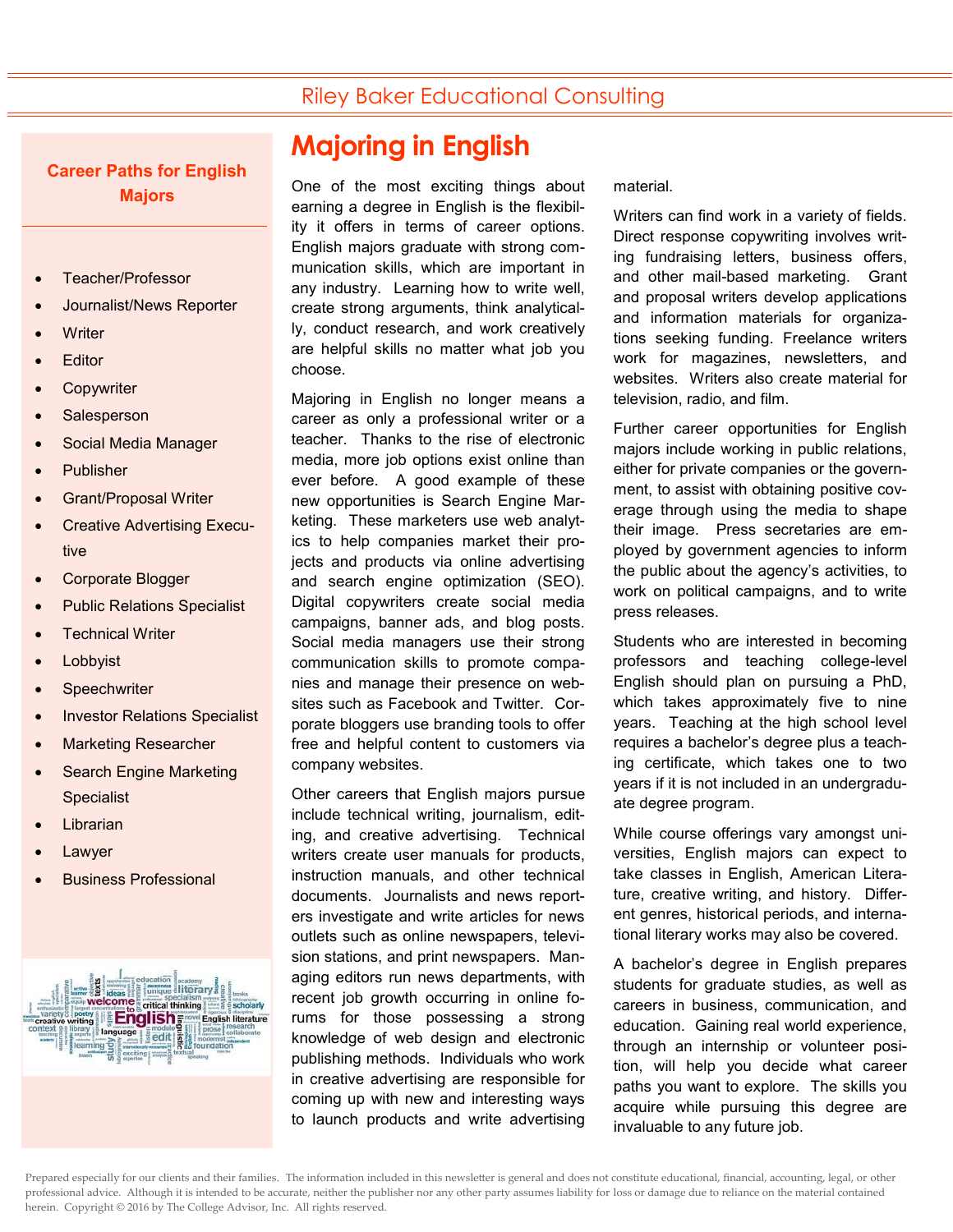# **Financial Matters: Changes to the Financial Aid Process**



This October brings significant changes to the process of applying for financial aid for college. Beginning October 1st, families applying for need-based aid will complete the Free Application for Federal Student Aid (FAFSA) using data from their 2015 tax return. According to the federal student aid website (StudentAid.gov/FAFSA), families are expected to benefit from the earlier filing in a number of ways, including the obvious benefit of knowing your ex-

pected family contribution earlier in the process. In addition:

- Because the FAFSA will ask for older income and tax information, you will already have done and filed your taxes by the time you fill out your FAFSA, and you won't need to estimate and then go back into the FAFSA later to update it.
- Because you'll have filed taxes by the time you fill out your FAFSA, you may be able to use the IRS Data Retrieval Tool (IRS DRT) to automatically import your tax information into your FAFSA. (Learn more about the IRS DRT at StudentAid.gov/irsdrt.)
- Because the FAFSA is available

earlier, you will have more time to explore and understand your financial aid options and to apply for aid before your state's and colleges' deadlines.

This last point is especially significant. By learning earlier about the likelihood of qualifying for need-based aid, families can make more educated decisions about college affordability. Knowing what a particular college will cost your family will enable you to tailor your college list and insure that you are applying to colleges you will actually be able to attend. And this earlier filing will allow students to get an early assessment from Early Decision and Early Action colleges about total cost of attendance at that institution.

# **The Pros and Cons of Attending a Single Sex College**

According to the College Board, there are only 22 all-female, non-religiously affiliated colleges in the country. That is just over one half of one percent of the 3,856 schools listed. There are only four all-male non-religiously affiliated colleges: Wabash, Hampden Sydney, Morehouse and Deep Springs.

The pros of single-sex education include:

- **•** Students are not distracted by the opposite sex and can concentrate on academics.
- **•** Research shows that students have a lower rate of drug and alcohol use and abuse. There is less interest in partying.

Benefits at all-female institutions include:

**•** Enhanced post-graduation achievement - in years past, when Business Week listed its female "Rising Stars"

as many as 30 percent of these women had attended a single-gender institution.

**•** Increased comfort level -- some students are willing to take greater risks in expressing themselves in class and are more likely to take on major roles in group projects and seek help when needed.

**•** Improved academic confidence - women who possess interests in typically male-dominated fields such as engineering and science are encouraged and nurtured.

**•** Increased opportunities for leadership positions — with no men to compete with in extracurricular activities, women have access to greater leadership opportunities.

**•** Power of same-gender role models there are simply more female faculty, administrators and college presidents at all-female schools.

Contrarians assure us they would have been successful regardless of the college they attended, while proponents of all-female schools tout this fact as an admissions benefit. Statistics, however, show that graduates of women's colleges are more than twice as likely to receive doctoral degrees as graduates of coed schools.

Some people consider the cons of single sex education to include:

- **•** Preparation for the 'real world.' All students need to know how to collaborate with the opposite sex to be successful. Top 'women-only' institutions, however, offer many options for internships and classes with the opposite sex .
- **•** Diversity. Most of these colleges are small, with enrollments under 2500 students. That limits the number, though not the percentage, of diversities on campus, including racial, ethnicity, religious, and more.